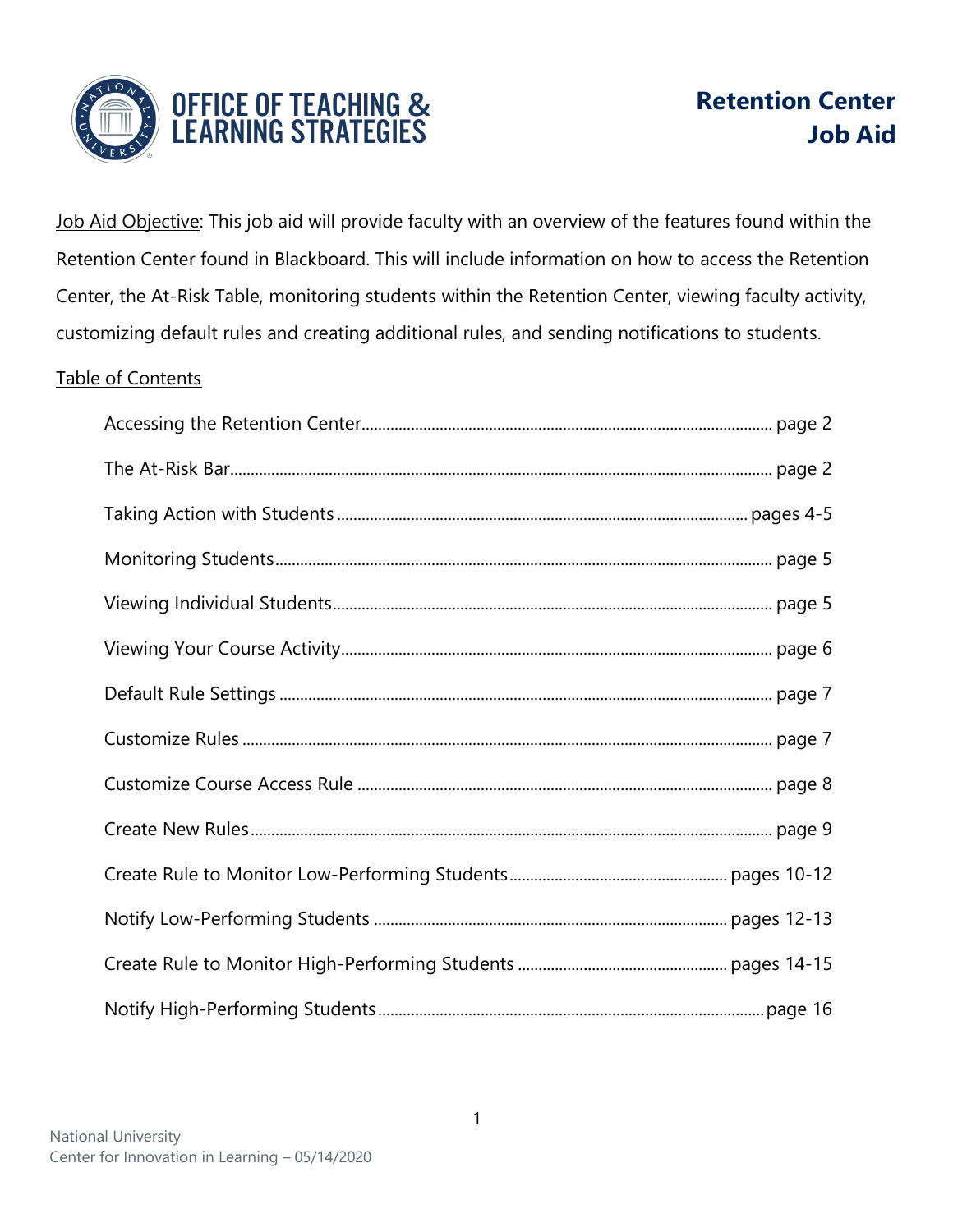#### Accessing the Retention Center

Step 1: To access the Retention Center, click the Evaluation menu within the *Course Management* section of the left-hand navigation menu. Then, click the Retention Center link.

#### The At-Risk Bar

The At-Risk Bar provides a visual representation of the number of students who are at risk based on the rules automatically set up within the Retention Center. In the example below, we see that 6 students are meeting one or more of the rules outlined in the *At-Risk Table* (i.e. Missed Deadlines, Grades Alerts, Activity Alert, and Access Alert).



| <b>Retention Center</b><br>potterns over time. More Help |                            |                        |                          |                        | <b>Customize</b><br>The Retention Center helps you discover which students in your course are at risk. You can communicate with struggling students and help them take immediate action for improvement. You can also keep track of |
|----------------------------------------------------------|----------------------------|------------------------|--------------------------|------------------------|-------------------------------------------------------------------------------------------------------------------------------------------------------------------------------------------------------------------------------------|
| <b>Students currently at risk</b>                        |                            |                        |                          |                        | <b>Students you are monitoring</b>                                                                                                                                                                                                  |
| STUDENT A                                                | MISSED<br><b>DEADLINES</b> | <b>GRADES</b><br>ALERT | <b>ACTIVITY</b><br>ALERT | <b>ACCESS</b><br>ALERT | You are not monitoring anyone yet<br>Monitor your students to gain insights to their academic                                                                                                                                       |
| <b>Claudia</b>                                           |                            |                        | $\sim$                   |                        | progress.                                                                                                                                                                                                                           |
| <b>Wictor</b>                                            |                            |                        |                          |                        | Other information you are monitoring                                                                                                                                                                                                |
| <b>Elias</b>                                             |                            |                        | ٠                        |                        | You are not monitoring any information                                                                                                                                                                                              |
| Joceline                                                 | ٠                          |                        |                          |                        | Track who's doing well in your course.                                                                                                                                                                                              |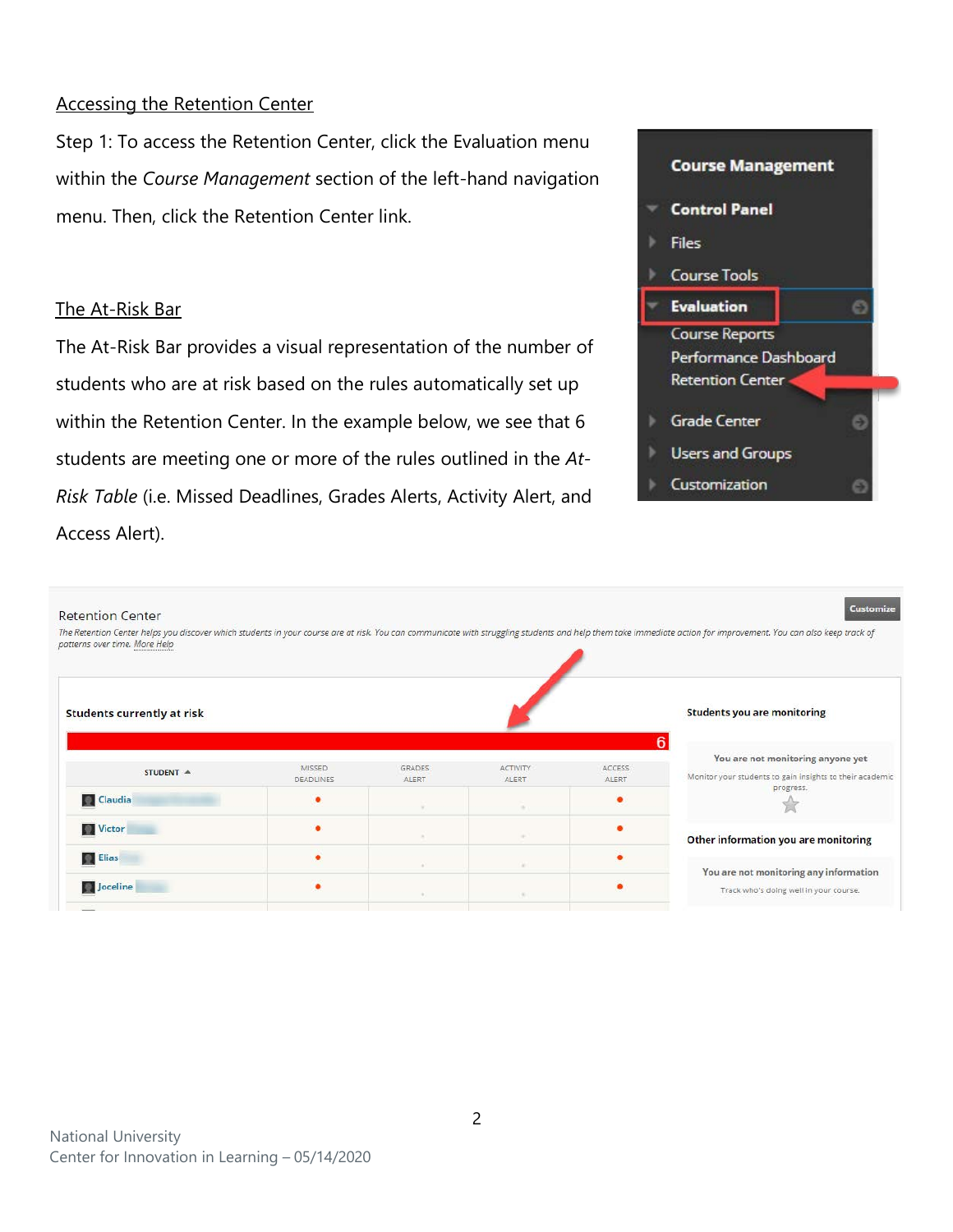Step 1: Click the At-Risk Bar to see the breakdown of the number of students who are meeting the standards for each rule. For example, we see that ten students have missed deadlines for assignments, two students have low activity in the course, and one student has not logged into the course in over 5 days.



Step 2: Click any color portion of the *At-Risk Bar* to see additional details and actions. Here faculty can click the Number that is hyperlinked to see the students who have activity alerts. Faculty can also click the Notify button to email these students directly about their activity in the course.

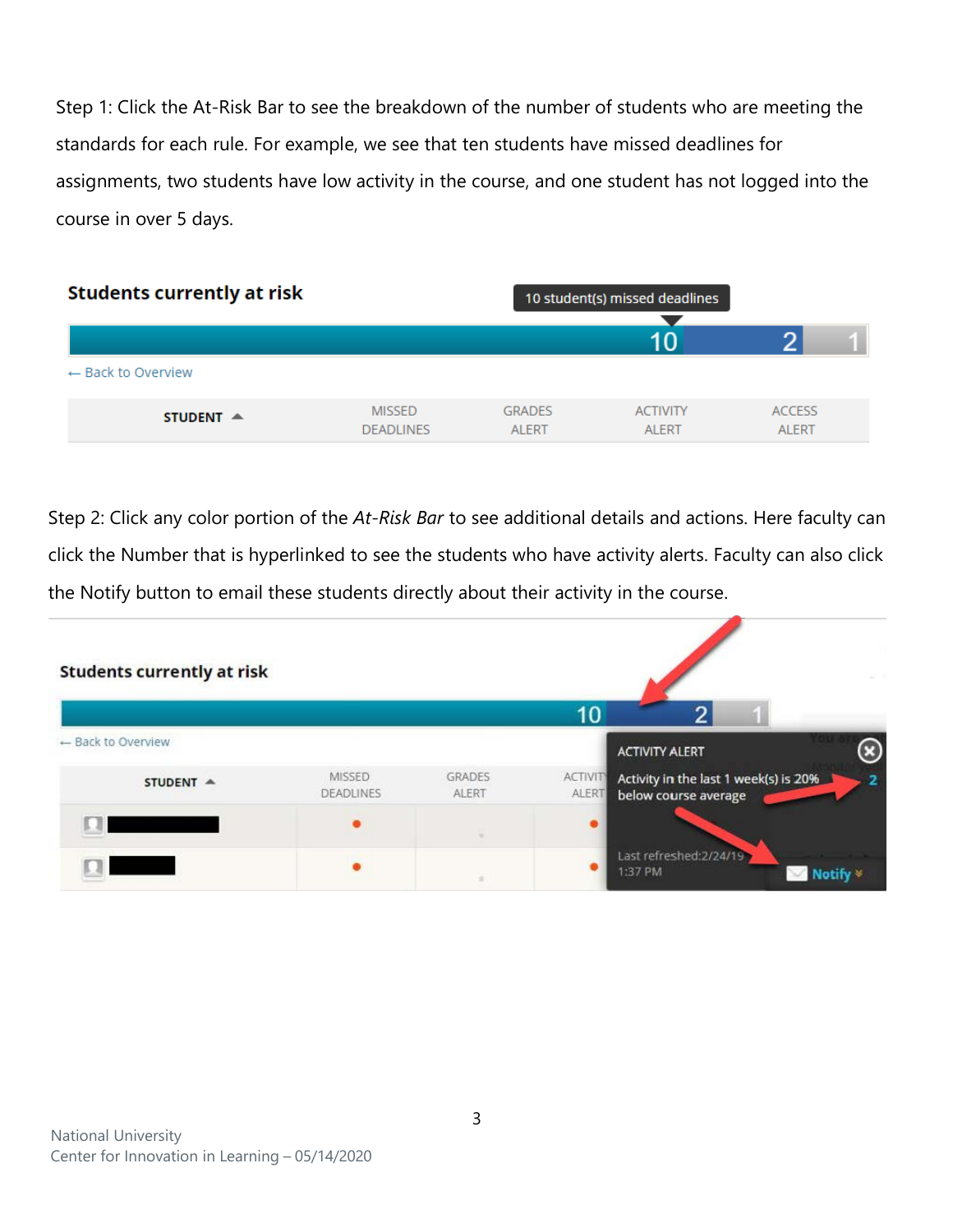## The At-Risk Table

The At-Risk Table provides a chart view of the students and the rules they are meeting.

| <b>Students currently at risk</b>                                                                                                                                                                                                    |                                   |                               |                                 |                               | <b>Students you are monitoring</b>                                    |
|--------------------------------------------------------------------------------------------------------------------------------------------------------------------------------------------------------------------------------------|-----------------------------------|-------------------------------|---------------------------------|-------------------------------|-----------------------------------------------------------------------|
|                                                                                                                                                                                                                                      |                                   |                               | 10                              |                               | You are not monitoring anyone yet                                     |
| - Back to Overview                                                                                                                                                                                                                   |                                   |                               |                                 |                               |                                                                       |
| STUDENT A                                                                                                                                                                                                                            | <b>MISSED</b><br><b>DEADLINES</b> | <b>GRADES</b><br><b>ALERT</b> | <b>ACTIVITY</b><br><b>ALERT</b> | <b>ACCESS</b><br><b>ALERT</b> | Monitor your students to gain insights to<br>their academic progress. |
| <u> The Community of the Community of the Community of the Community of the Community of the Community of the Community of the Community of the Community of the Community of the Community of the Community of the Community of</u> |                                   |                               |                                 | ٠                             |                                                                       |
|                                                                                                                                                                                                                                      |                                   |                               |                                 | $\sim$                        | Other information you are<br>monitoring                               |
|                                                                                                                                                                                                                                      |                                   | $\sim$                        | $\sim$                          | $\sim$                        | You are not monitoring any                                            |
|                                                                                                                                                                                                                                      |                                   | $\sim$                        | $\sim$                          |                               | information<br>Track who's doing well in your course.                 |
|                                                                                                                                                                                                                                      |                                   |                               |                                 |                               |                                                                       |

#### Taking Action with Students

Step 1: Click any of the Red Dots (1) within the *At-Risk Table* to find additional actions that can be taken. These actions including being able to see the specific element that is causing the student to appear in the category on the table. For example, in the example below we see that the student has missed the deadline for three assignments and the (2) *View late submissions* link can be clicked to see what those assignments are. The faculty member can (3) Monitor the student by clicking on the associated button and the faculty can directly email the student about this at-risk category by clicking the (4) Notify button.

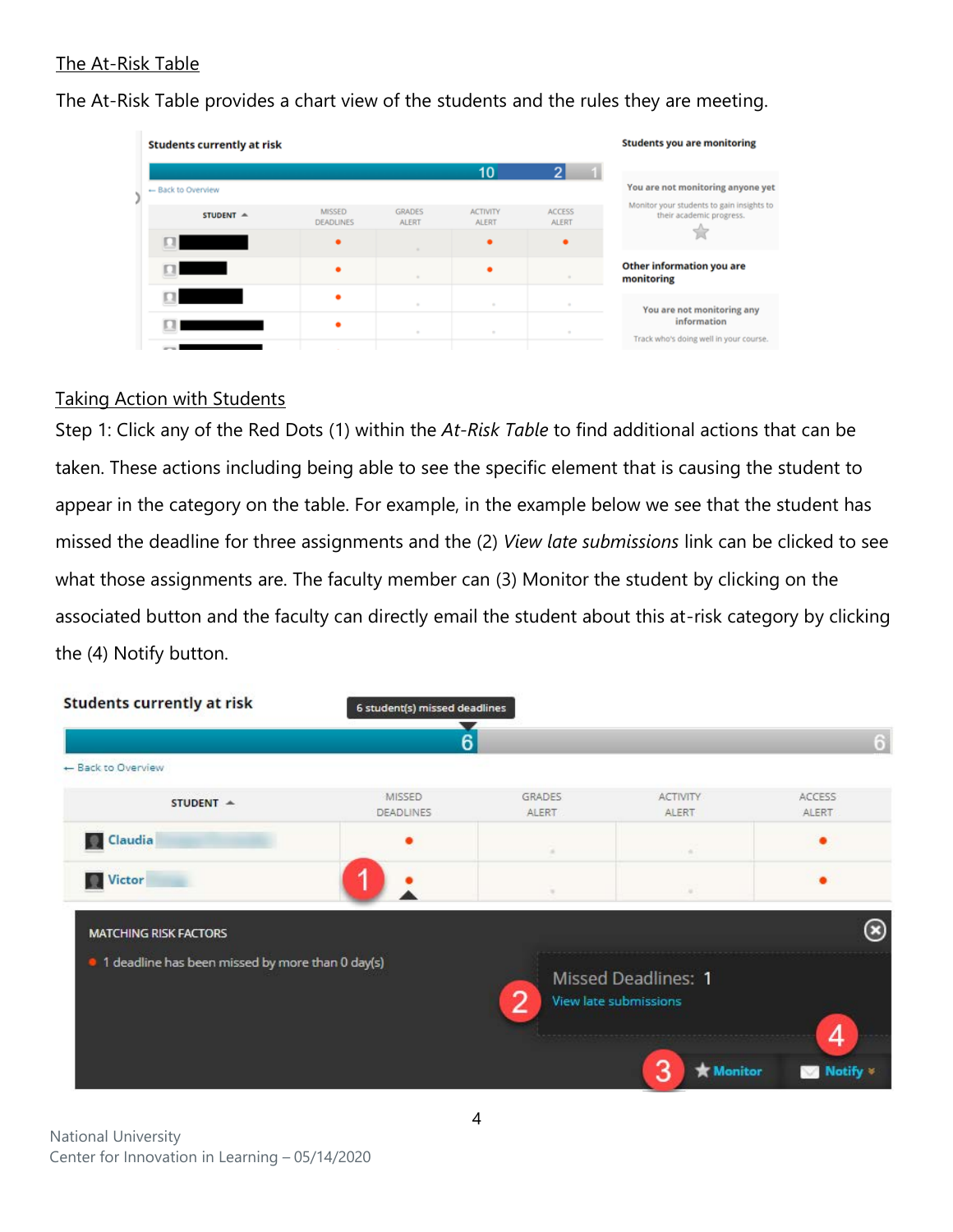Note: Faculty need to set up due dates within Blackboard for students to be flagged for missed deadlines. See the *[Setting Due Dates Job Aid](https://drive.google.com/open?id=1jlic4g41ARicDmoXrWeVa7TOn1ogcgJV)* for step-by-step instructions.

### Monitoring Students

Faculty can select students they wish to monitor closely by following the steps outlined above. This will highlight the students by providing the following view on the right side of the *At-Risk Table*.

| Victor           |                       |
|------------------|-----------------------|
| Last Access      | Never                 |
| Activity         | No Activity in Course |
| Grade            | + 1.25% below average |
| Missed Deadlines |                       |

#### Viewing Individual Students

Step 1: Click on an individual student's name to view their profile.

| STUDENT A         | MISSED           | GRADES | <b>ACTIVITY</b> | ACCESS |
|-------------------|------------------|--------|-----------------|--------|
|                   | <b>DEADLINES</b> | ALERT  | ALERT           | ALERT  |
| <b>Claudia</b>    | ٠                | $\sim$ | œ               | ٠      |
| Victor            |                  | $\sim$ | $\sim$          |        |
| <b>D</b> Elias    |                  | ×      | $\sim$          |        |
| <b>D</b> Joceline | $\bullet$        |        | $\sim$          |        |
| <b>Patrick</b>    | $\bullet$        | ٠      | œ               | ٠      |

#### **Students currently at risk**

Step 2: This page shows the student's risk factors- missed deadlines, grade alerts, activity alerts, and access alerts. It also shows the Notification History if any messages have been sent to the student and allows the instructor to Add Notes. From this page, instructors can choose to take action by notifying student or monitoring them (*see image on next page*).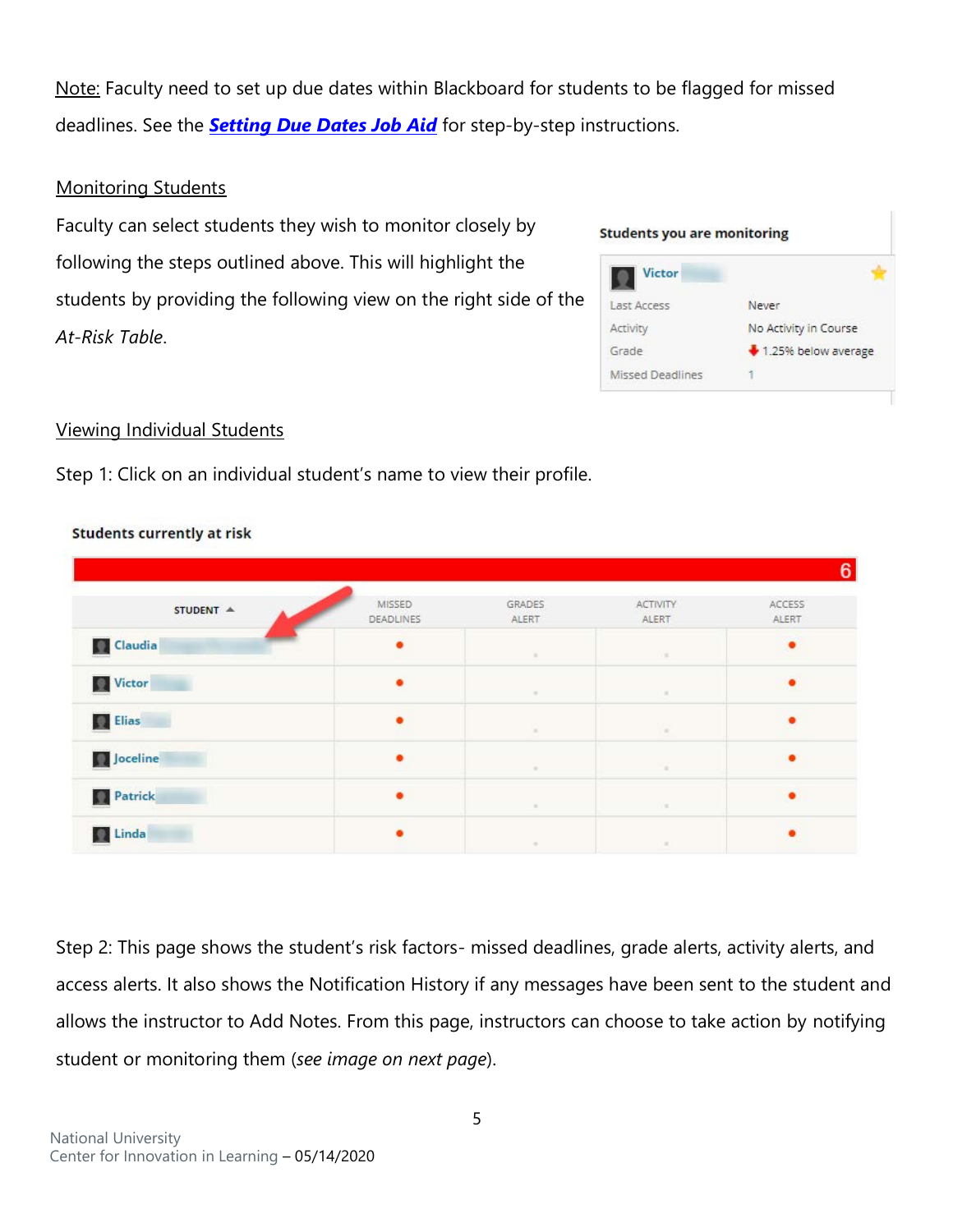| Claudia<br>Notify <sup>₩</sup><br>Monitor<br><b>Risk Factors</b><br>MISSED DEADLINES<br>1 item(s)<br>1 deadline has been missed by more | <b>* AT RISK</b>                                      |                       |                                    |
|-----------------------------------------------------------------------------------------------------------------------------------------|-------------------------------------------------------|-----------------------|------------------------------------|
|                                                                                                                                         |                                                       |                       |                                    |
|                                                                                                                                         | <b>GRADES ALERT</b>                                   | <b>ACTIVITY ALERT</b> | ACCESS ALERT                       |
|                                                                                                                                         | 82.50% <sup>4</sup> 1.25% above average               | No Activity in Course | <b>Never</b>                       |
| than 0 day(s)                                                                                                                           |                                                       |                       | Last access more than 5 day(s) ago |
|                                                                                                                                         | show all rules                                        |                       |                                    |
| <b>Notification History</b>                                                                                                             |                                                       |                       | Add a Note                         |
|                                                                                                                                         | No communications yet                                 |                       |                                    |
|                                                                                                                                         | Notifications to students and notes will appear here. |                       |                                    |
|                                                                                                                                         | $\frac{1}{\sqrt{2}}$                                  |                       |                                    |

#### Viewing Your Course Activity

The Your Course Activity section in the Retention Center dashboard provides an overview of faculty's activity, engagement, and participation in your course. This data can be used as a tool to become more aware of how faculty behaviors are (or are not) contributing to student success.

| <b>Your course activity</b>                                      |       |                                            |                | Last login: May 14, 2020 @ 12:20 PM                 |
|------------------------------------------------------------------|-------|--------------------------------------------|----------------|-----------------------------------------------------|
| ASSESSMENT (i)                                                   |       | INTERACTION & COLLABORATION (1)            |                | LEARNER SUPPORT (1)                                 |
| Week Two Paper 1: Teaching<br>Newton's Laws<br>13 day(s) pending | $= 4$ | <b>Discussion Board</b><br>No activity yet | $= 0$          | No activity yet<br>Post an announcement             |
| Week Two Discussion Board<br>13 day(s) pending                   | $= 4$ | Blogs<br>No activity yet                   | $-0$ $\odot$ 0 | COURSE DESIGN $(i)$                                 |
| Week One Test<br>12 day(s) pending                               | $-2$  | Journals<br>No activity yet                | $-0$ $0$       | Last content created on May 1, 2020:<br>PLEASE NOTE |
| Week Two Test<br>12 day(s) pending                               | $= 2$ | Groups<br>Create a group                   | none           |                                                     |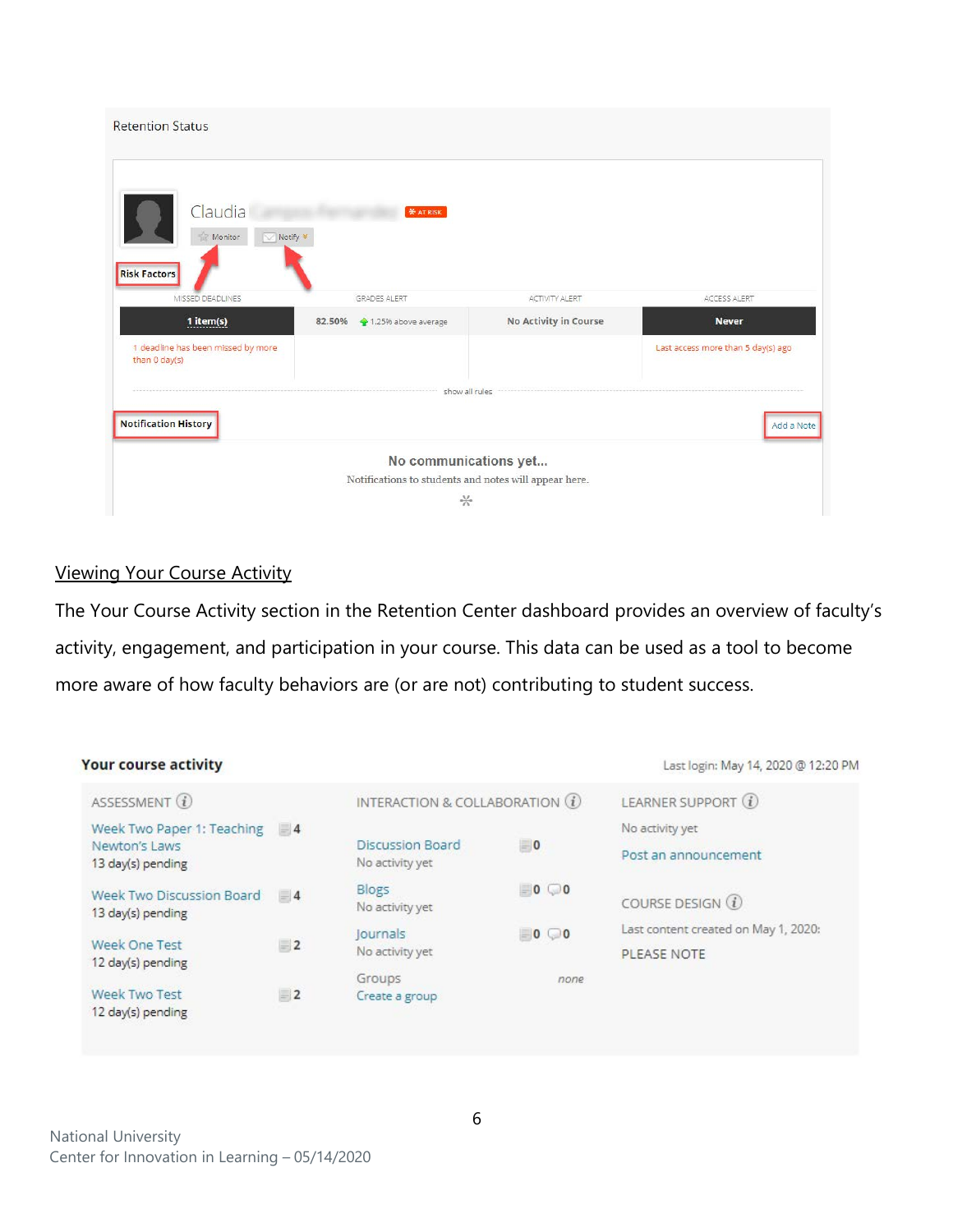# Default Rules in the Retention Center

Faculty can use the four default rules to begin receiving alerts about how students are doing in the course.

| <b>Rule Type</b> | Description                                                                           |
|------------------|---------------------------------------------------------------------------------------|
| Course Activity  | • Alert is based on students' overall activity within the course. Students            |
|                  | who are below defined level of activity trigger that alert.                           |
|                  | • Activity in the last week(s) is 20% below course average.                           |
|                  | • Blackboard measures the time a student works in a course using the                  |
|                  | data generated from his or her "clicks."                                              |
|                  | • No weighting of click is assigned to any areas.                                     |
|                  | • Adaptive rules are not taken into account.                                          |
| Grade            | • Alert is based on a defined score for any grade or calculated column in             |
|                  | the Grade Center. Students who score above or below the defined                       |
|                  | threshold for a specific grade                                                        |
|                  | item trigger an alert.                                                                |
|                  | • External grade is 25% below class average (by default, the external grade is        |
|                  | the grade in the "Total" column of the Grade Center.                                  |
| Course Access    | • Alert is based on the data users last accessed the course. Students who<br>have not |
|                  | logged in for a defined number of days trigger an alert.                              |
|                  | • The default access is 5 days or more.                                               |
| Missed           | • Alert is based on a defined due date for an assignment, test, or                    |
| Deadline         | discussion. Students who do not complete any of these activities by the               |
|                  | due date trigger an alert based on                                                    |
|                  | the option selected.                                                                  |

Customize Rules within the Retention Center

Faculty can create customized rules within the Retention Center to pull pertinent information into its own section found just to the right of the *At-Risk Table*. This view will allow faculty to view the students who are not meeting expectations set by the faculty member.

To change default rules or to create new rules, click **Customize**.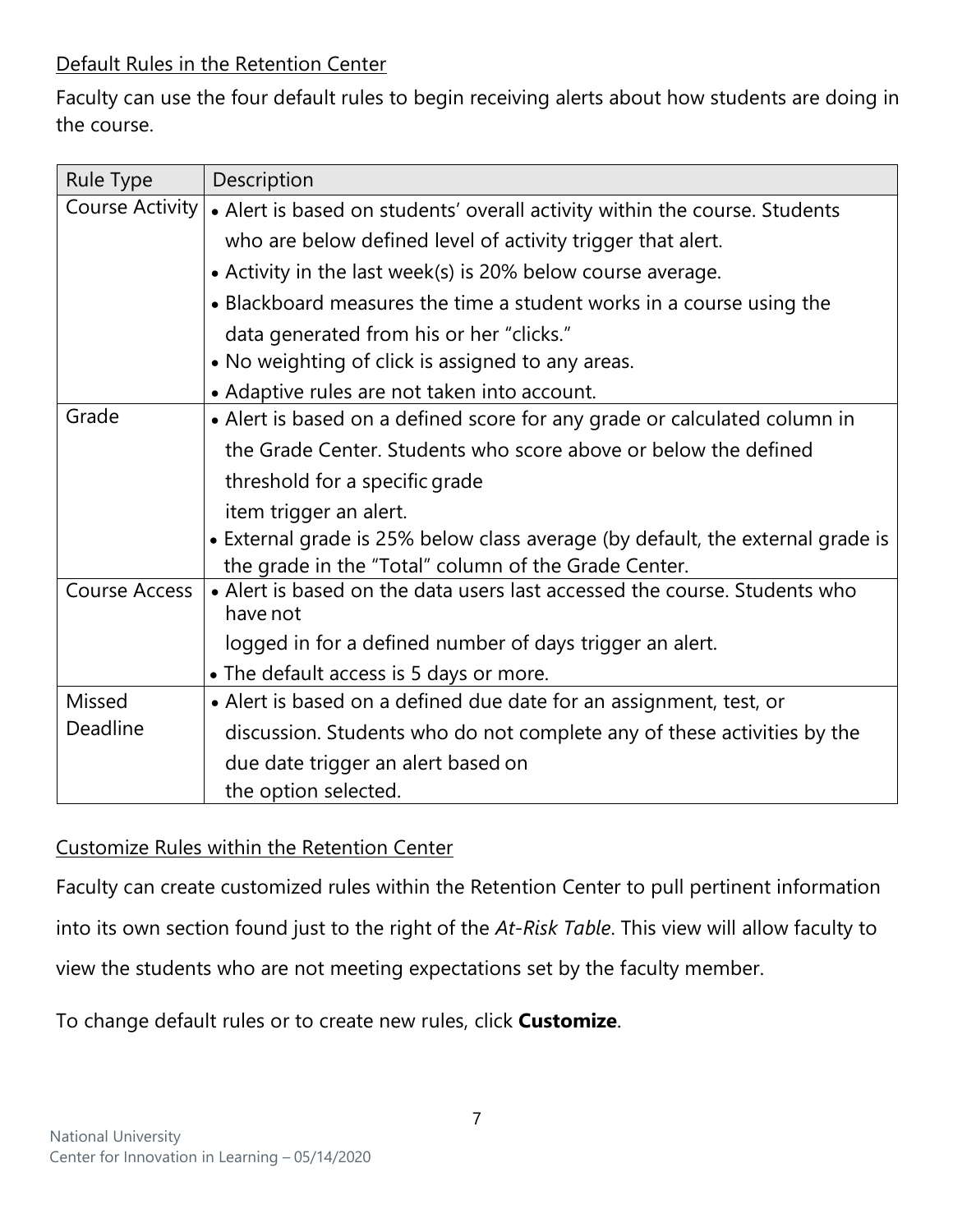| <b>Retention Center</b>                                                                                                                                                                                                     |                            |                        |                          |                        | <b>Customize</b>                                                      |
|-----------------------------------------------------------------------------------------------------------------------------------------------------------------------------------------------------------------------------|----------------------------|------------------------|--------------------------|------------------------|-----------------------------------------------------------------------|
| The Retention Center helps you discover which students in your course are at risk. You can communicate with struggling students and help them take immediate action<br>can also keep track of patterns over time. More Help |                            |                        |                          |                        | <b>Unit provement.</b> You                                            |
| <b>Students currently at risk</b>                                                                                                                                                                                           |                            |                        |                          |                        | 6 student(s) at risk udents you are monitoring<br>6                   |
| STUDENT A                                                                                                                                                                                                                   | MISSED<br><b>DEADLINES</b> | <b>GRADES</b><br>ALERT | <b>ACTIVITY</b><br>ALERT | <b>ACCESS</b><br>ALERT | You are not monitoring anyone yet                                     |
| <b>Q</b> Claudia                                                                                                                                                                                                            |                            |                        |                          |                        | Monitor your students to gain insights to their<br>academic progress. |
| Victor                                                                                                                                                                                                                      |                            |                        |                          |                        |                                                                       |
| <b>R</b> Elias                                                                                                                                                                                                              |                            |                        |                          |                        | Other information you are<br>monitoring                               |

# Customize Course Access Rule

Step 1: To customize the course access default rule, click **Customize**

Customize

Step 2: Click the drop-down arrow next to Default Course Access Rule, then click **Edit**.

| Create Rule v                             |                                        |                               |                                                                        |  |
|-------------------------------------------|----------------------------------------|-------------------------------|------------------------------------------------------------------------|--|
| Actions<br>Delete                         |                                        | Edit<br>Include in Risk Table |                                                                        |  |
| INCLUDED IN RISK TABLE<br>Yes<br><b>E</b> | NAME △<br><b>Default Activity Rule</b> | Exclude From Risk Table       | CRITERIA<br>Activity in the last 1 week(s) is 20% below course average |  |
| $\checkmark$<br>Yes                       | Default Course Access Rule             | Delete<br>Course Access       | Last access more than 5 day(s) ago                                     |  |
| Yes                                       | Default Grade Rule                     | Grade                         | External Grade is 25% below class average                              |  |
| Yes<br><b>E</b>                           | Default Missed Deadline Rule           | Missed Deadline               | 1 deadline(s) have been missed by more than 0 days                     |  |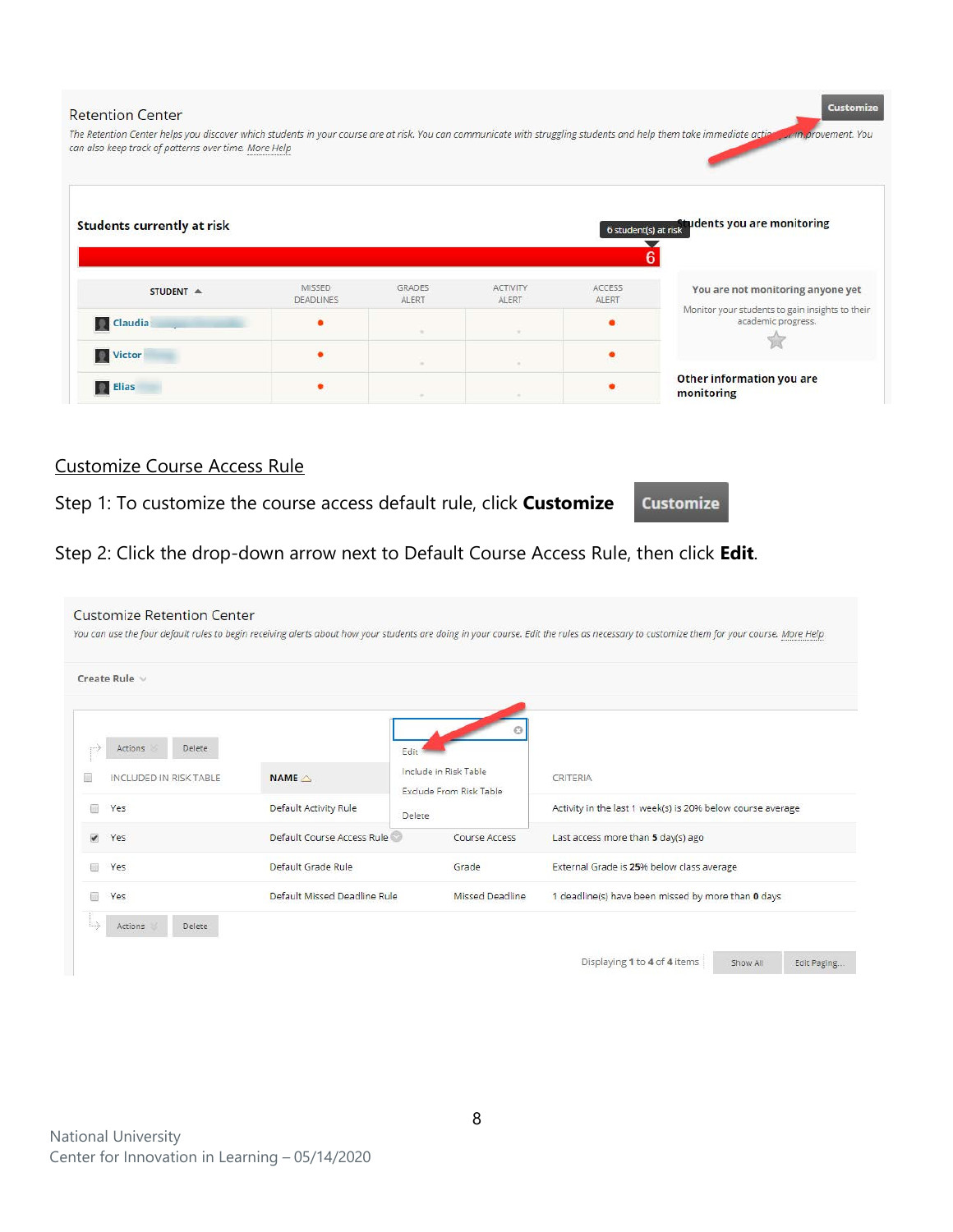# Step 3: Change the Days Since Last Course Access. Then click **Submit**.

Best Practice Tip: Change the default setting of 5 days to 3 days.

| the students and their observers. More Help | Course access rules are based on the date users last accessed a course. Students who have not logged in for a defined number of days trigger an alert. Then, you can send an email message to |                  |
|---------------------------------------------|-----------------------------------------------------------------------------------------------------------------------------------------------------------------------------------------------|------------------|
| * Indicates a required field.               |                                                                                                                                                                                               |                  |
| <b>RULE INFORMATION</b>                     |                                                                                                                                                                                               |                  |
| Rule Name<br>$\frac{1}{2\pi}$               | Default Course Access Rule                                                                                                                                                                    |                  |
| Rule Type                                   | Course Access                                                                                                                                                                                 |                  |
| Included in Risk Table                      | ◎ Yes ◎ No                                                                                                                                                                                    |                  |
| <b>RULE CRITERIA</b>                        |                                                                                                                                                                                               |                  |
|                                             | Specify the number of days since the last recorded access to the course.                                                                                                                      |                  |
| Days Since Last Course<br>$\pm$<br>Access   | 3                                                                                                                                                                                             |                  |
| Click Submit to proceed.                    |                                                                                                                                                                                               | Submit<br>Cancel |

## Create New Rules

To create a rule, click on **Create Rule**. Then select the type of rule to create.

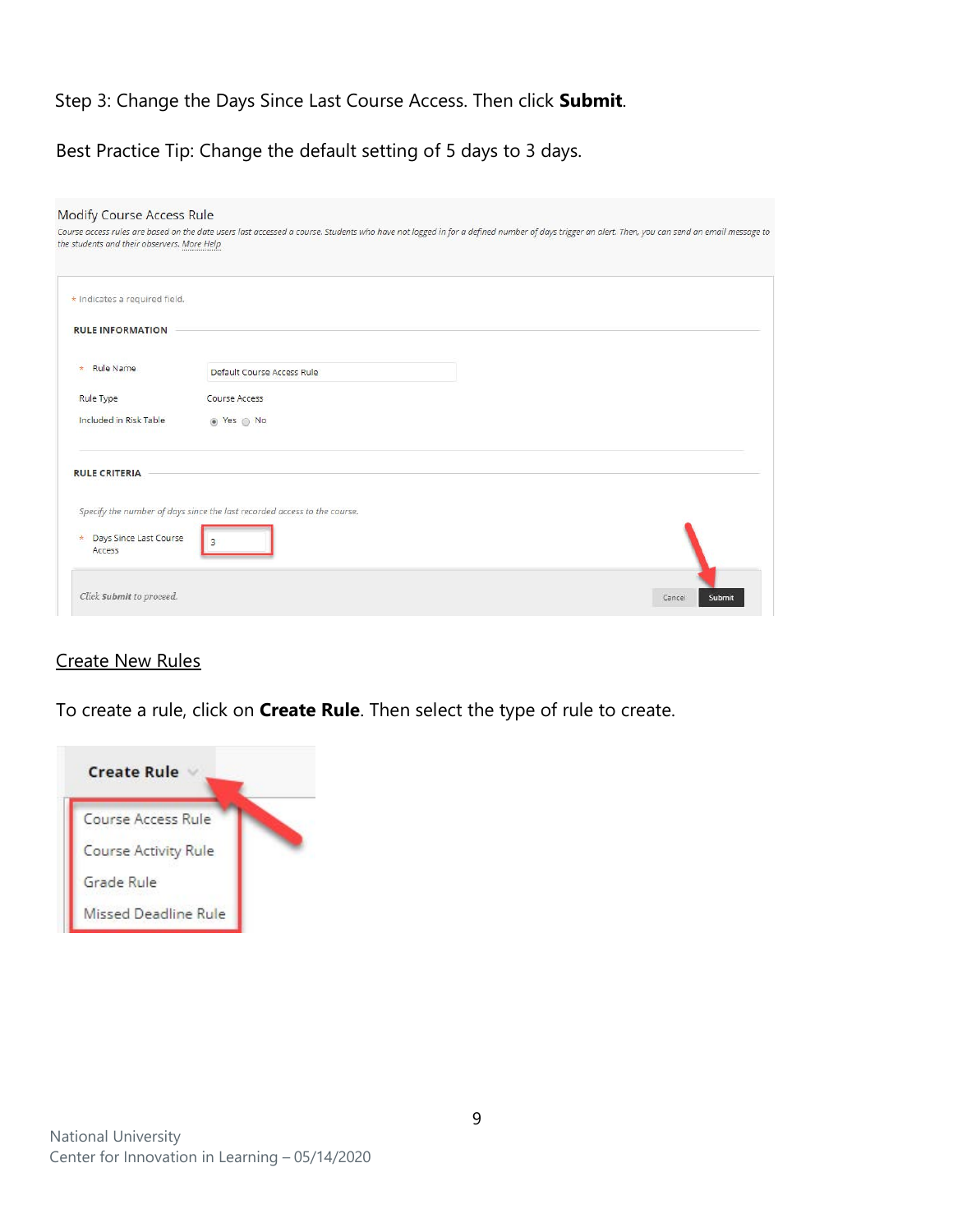# Create Rule to monitor low-performing students

Note: If monitoring grades by percentage, be sure your Grade Center includes percentage. If not, you may need to edit your Total column to include a secondary display showing percentage. To edit Total Column, click the drop-down menu and select Edit Column Information.



Then select Percentage as the Secondary Display.



# Then click **Submit**.



After you have added the percentage display to the Total column in the Grade Center go back to the Retention Center.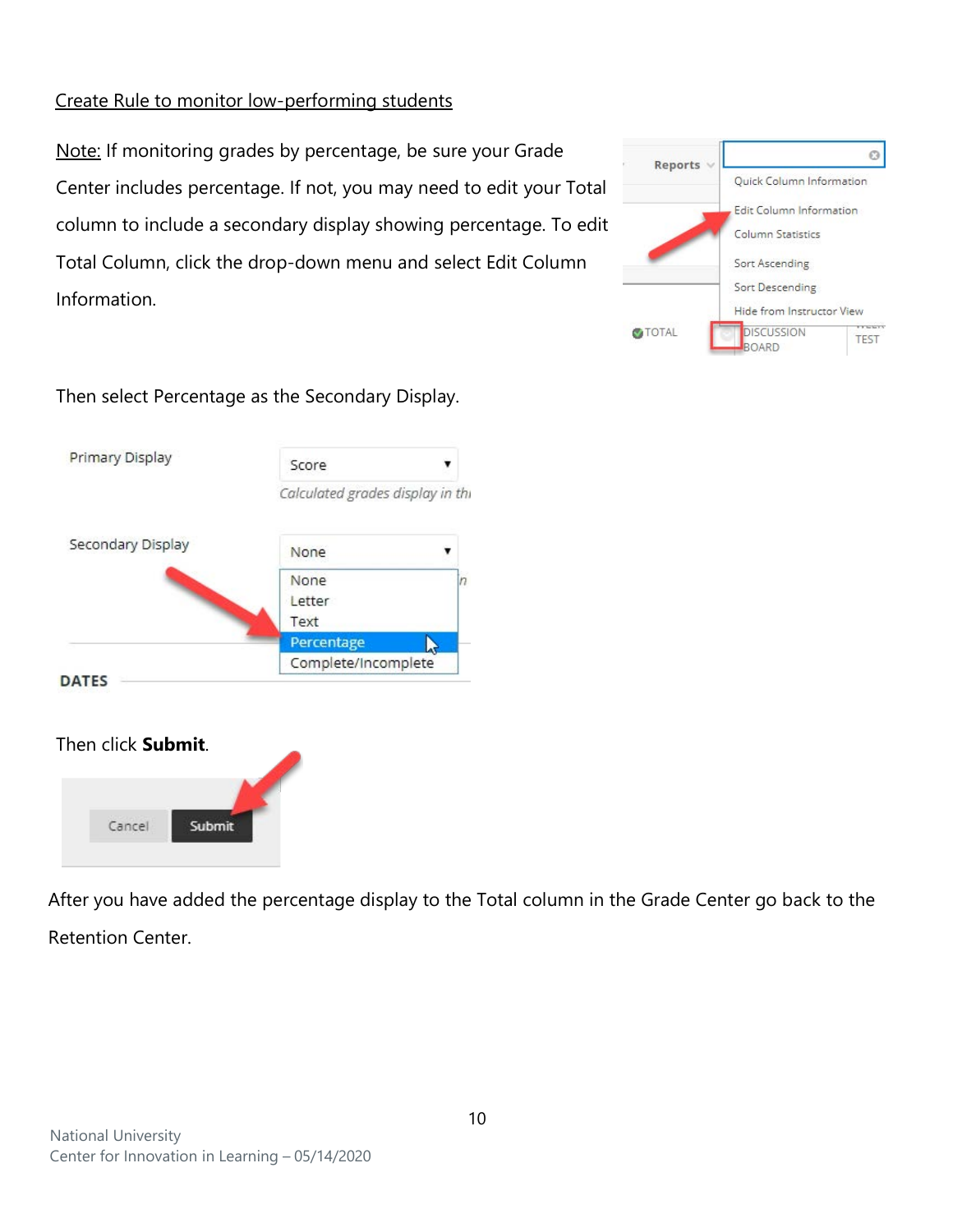Step 1: Hover over Create Rule. Then click on **Grade Rule**.



Step 2: Name the rule (ex: Low performing students). Select 'Yes' to Include in Risk Table.

| <b>Rule Name</b> | Low Performing Students |
|------------------|-------------------------|
|                  |                         |
| <b>Rule Type</b> | Grade                   |

Step 3: (1) Select Monitor Specific Item. (2) Then click the drop-down menu.

**RULE CRITERIA** 

To define the score threshold for a particular Grade Center item, first select the item from the drop-down list.

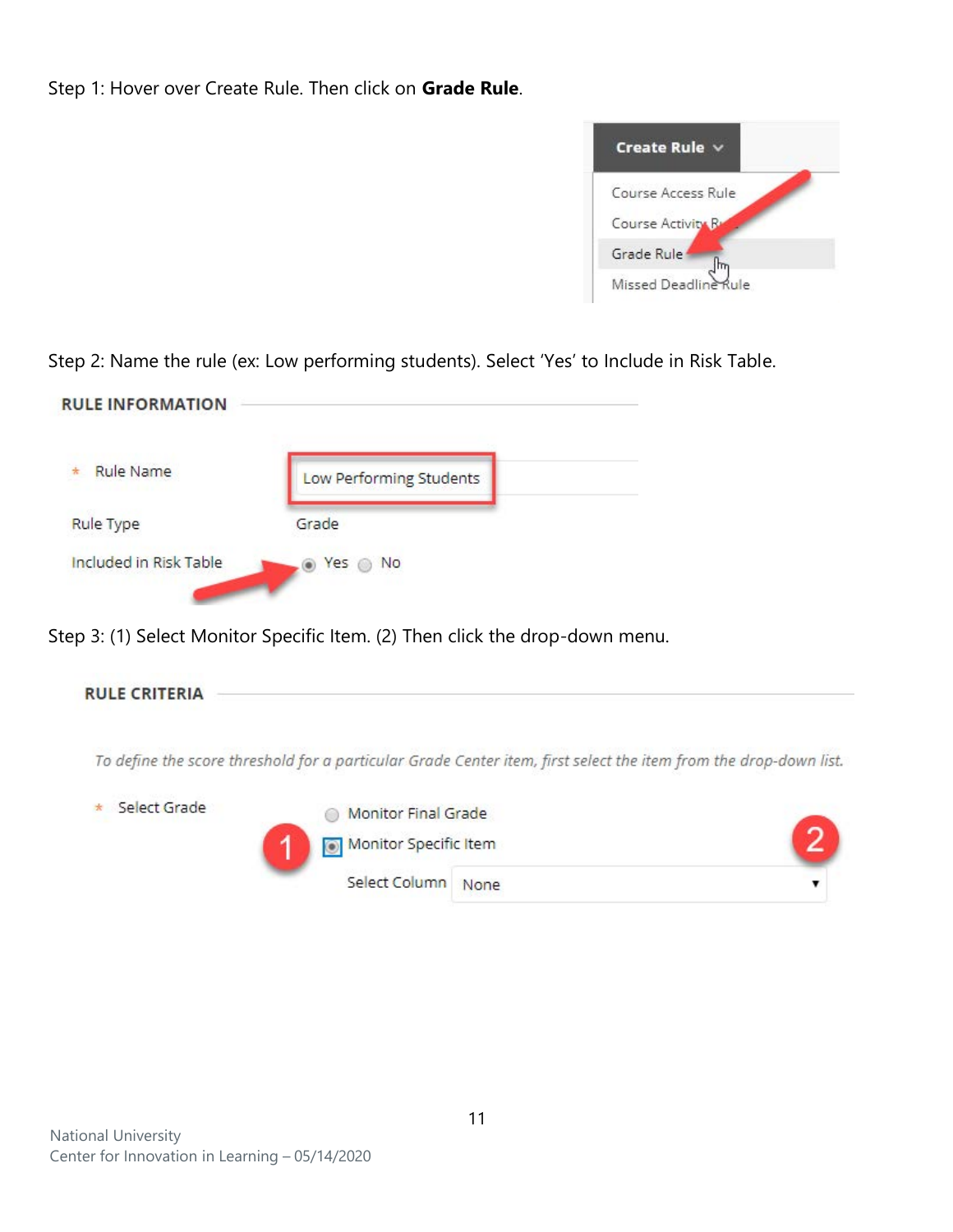# Step 4: Select Total (Calculated Grade) column.

| Rule Type                                            | Grade                              |                                                                                                                                                               |
|------------------------------------------------------|------------------------------------|---------------------------------------------------------------------------------------------------------------------------------------------------------------|
| Included in Risk Table                               | Yes<br>No.                         | None<br>Weighted Total (Calculated Grade)                                                                                                                     |
|                                                      |                                    | <b>Total (Calculated Grade)</b>                                                                                                                               |
| <b>RULE CRITERIA</b>                                 |                                    | Week One Discussion Board (10)<br>Week One Test (10)<br>Week Two Discussion Board (10)<br>Week Two Paper 1: Teaching Newton's Laws (10)<br>Week Two Test (10) |
| To define the score threshold for a particular Grade |                                    | Week Three Discussion Board (10)<br>Week Three Test (10)                                                                                                      |
| Select Grade                                         | Monitor Final G<br>Monitor Specifi | Week Four Discussion Board (10)<br>Week Four Paper 2: Challenging Consensus (10)<br>Week Four Test (10)                                                       |
|                                                      | Select Column                      | None                                                                                                                                                          |

Step 5: Select Set Grade Value. Be sure Above is selected. Enter in the numerical value (ex: 80 percent).



## Notifying Low-Performing Students

When you go back to the Retention Center you will see the students meeting the rule. You can now take action by notifying the student.

Step 1: Click the orange dot.

## Step 2: Hover your mouse over Notify, then click **Students**.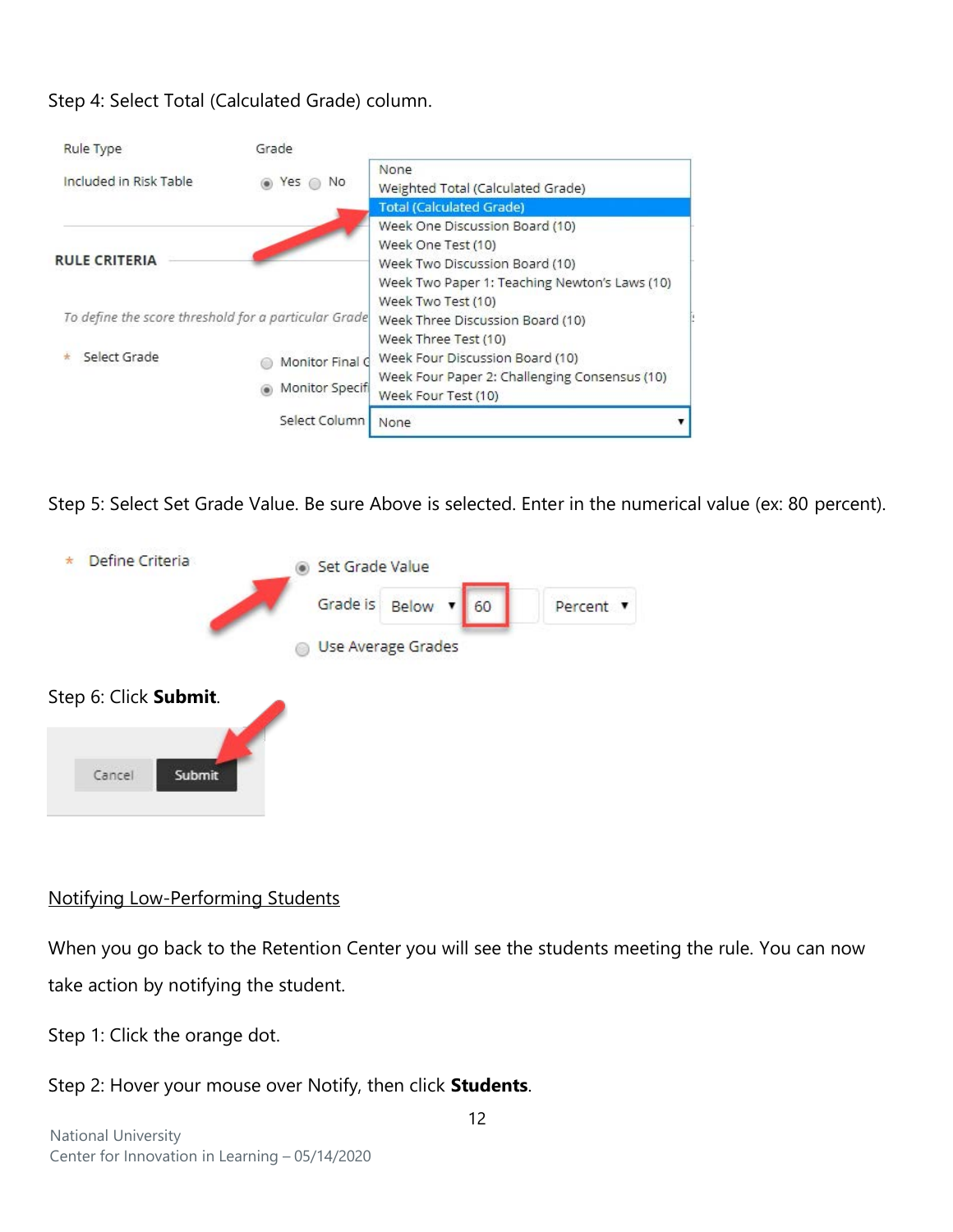# Students currently at risk

| STUDENT A                                                               | <b>MISSED</b><br><b>DEADLINES</b> | <b>GRADES</b><br>ALERT | <b>ACTIVITY</b><br>ALERT | ACCESS<br>ALERT |
|-------------------------------------------------------------------------|-----------------------------------|------------------------|--------------------------|-----------------|
| <b>Victor</b>                                                           |                                   |                        |                          |                 |
| <b>MATCHING RISK FACTORS</b><br>Grade for Total[up to 100] is below 60% | 51.67%                            |                        | Total Grade: 51.67%      |                 |

Step 3: You can use the default language in the body of the email message

or customize your own message. Then click **Submit**.

| To                          | Victor                                                                                                                                                                                                                                                                                                                             |                  |  |
|-----------------------------|------------------------------------------------------------------------------------------------------------------------------------------------------------------------------------------------------------------------------------------------------------------------------------------------------------------------------------|------------------|--|
| Additional Recipients (bcc) |                                                                                                                                                                                                                                                                                                                                    |                  |  |
| From                        |                                                                                                                                                                                                                                                                                                                                    |                  |  |
| Subject                     | ESR334-QA/ESR334 Science for Elementary Educators: Course                                                                                                                                                                                                                                                                          |                  |  |
| Message                     |                                                                                                                                                                                                                                                                                                                                    |                  |  |
|                             |                                                                                                                                                                                                                                                                                                                                    |                  |  |
| T T T Arial                 | $\mathbf{r}$ 3/1201 $\mathbf{r}$ $\mathbf{T} \cdot \mathbf{r}$ $\mathbf{r}$ $\mathbf{r}$ $\mathbf{r}$ $\mathbf{r}$ $\mathbf{r}$ $\mathbf{r}$ $\mathbf{r}$ $\mathbf{r}$ $\mathbf{r}$ $\mathbf{r}$ $\mathbf{r}$ $\mathbf{r}$ $\mathbf{r}$ $\mathbf{r}$ $\mathbf{r}$ $\mathbf{r}$ $\mathbf{r}$ $\mathbf{r}$ $\mathbf{r}$ $\mathbf{r}$ | $Q$ i $X$ $\vee$ |  |
|                             | Your grades have triggered an alert from this course. Please contact your instructor for details.                                                                                                                                                                                                                                  |                  |  |
|                             |                                                                                                                                                                                                                                                                                                                                    |                  |  |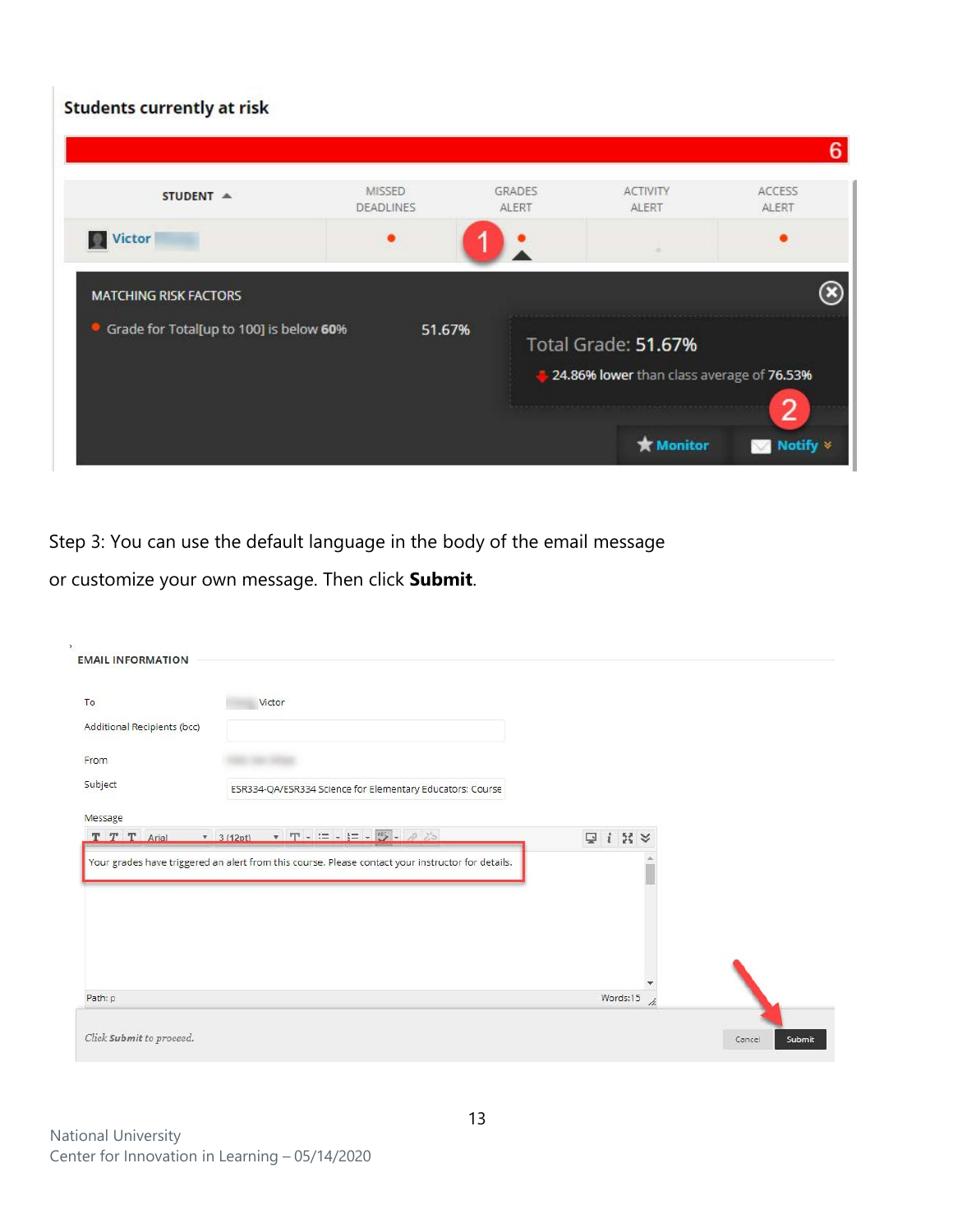# Create Rule to monitor high-performing students Create Rule  $\vee$ Step 1. Hover on Create Rule, then click **Grade Rule**. Course Access Rule Course Activity R Grade Rule Step 2: Name the rule (ex: High Performing Students). Select  $\mathbb{F}$ Missed Deadline Rule 'No' for Included in Risk Table. **RULE INFORMATION**  $\star$ **Rule Name High Performing Students** Rule Type Grade Included in Risk Table Yes @ No

Step 3: (1) Select Monitor Specific Item. (2) Then click the drop-down menu.



To define the score threshold for a particular Grade Center item, first select the item from the drop-down list.

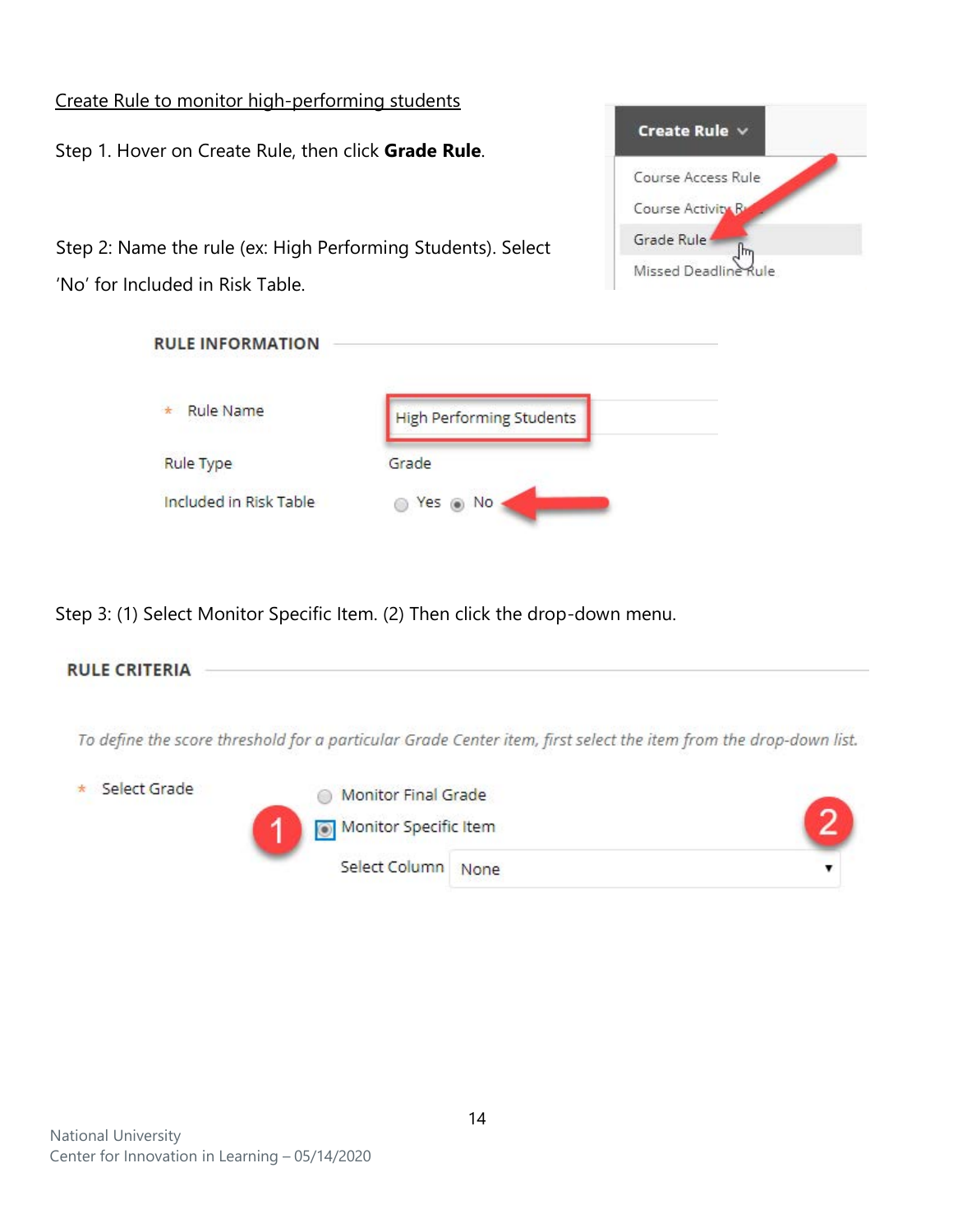Step 4: On the drop-down menu, select Total (Calculated Grade) column.

| Grade         |                                               |                                                                                            |
|---------------|-----------------------------------------------|--------------------------------------------------------------------------------------------|
| Yes           | None<br>Weighted Total (Calculated Grade)     |                                                                                            |
|               | <b>Total (Calculated Grade)</b>               |                                                                                            |
|               | Week One Discussion Board (10)                |                                                                                            |
|               | Week One Test (10)                            |                                                                                            |
|               | Week Two Discussion Board (10)                |                                                                                            |
|               | Week Two Paper 1: Teaching Newton's Laws (10) |                                                                                            |
|               | Week Two Test (10)                            |                                                                                            |
|               | Week Three Discussion Board (10)              |                                                                                            |
|               | Week Three Test (10)                          |                                                                                            |
|               | Week Four Discussion Board (10)               |                                                                                            |
|               | Week Four Paper 2: Challenging Consensus (10) |                                                                                            |
|               | Week Four Test (10)                           |                                                                                            |
| Select Column | None                                          |                                                                                            |
|               |                                               | To define the score threshold for a particular Grade<br>Monitor Final G<br>Monitor Specifi |

Step 5: Select Set Grade Value. Be sure Above is selected. Enter in the numerical value (ex: 80 percent).



| Other information you are<br>monitoring    |                       |
|--------------------------------------------|-----------------------|
| <b>GRADES ALERT</b>                        |                       |
| Grade for Total[up to 100] is<br>above 80% | 3 students<br>meeting |